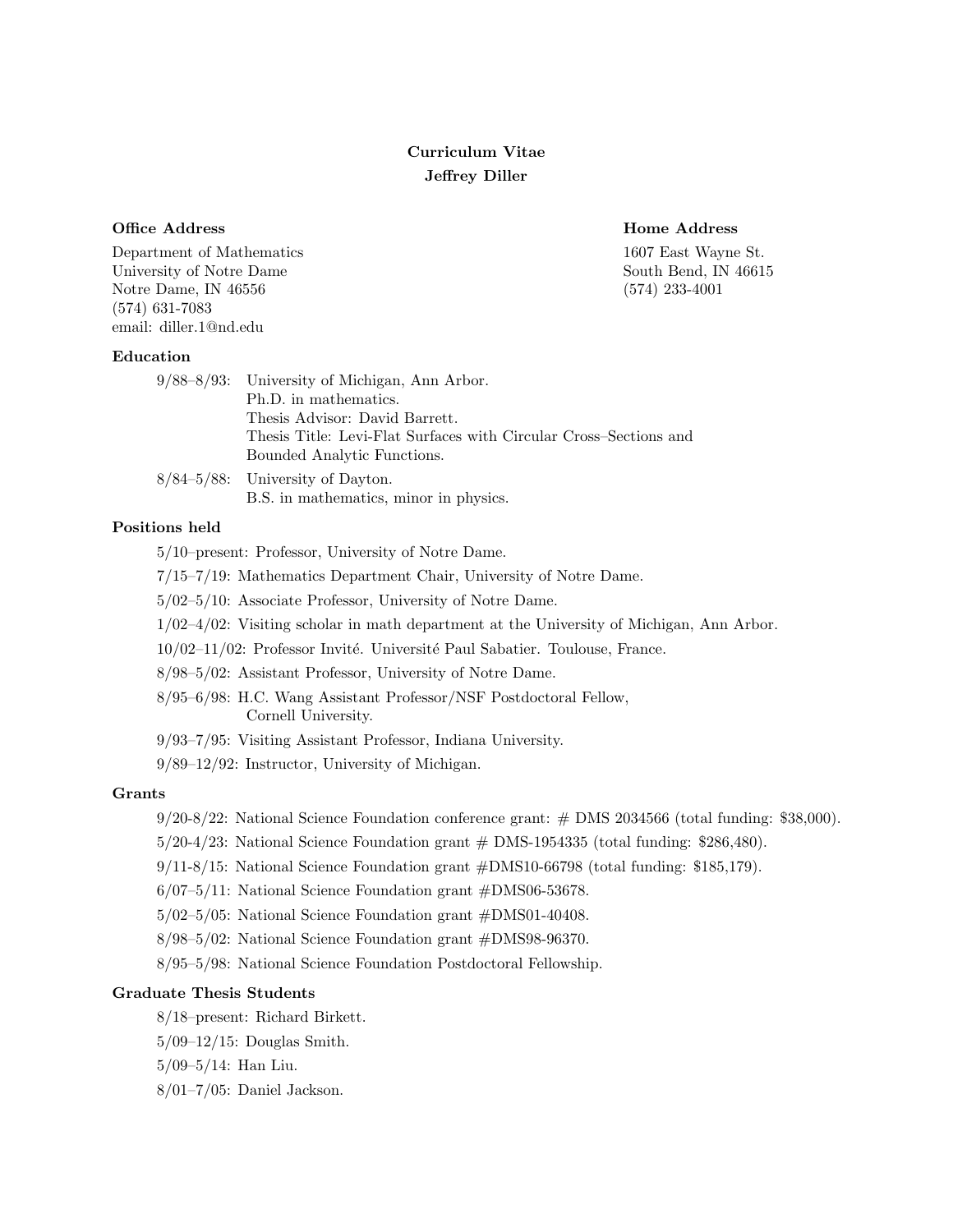# Postdoctoral Advisee

8/10–5/12: Jan-Li Lin.

# Undergraduate Thesis Students

- 5/18–5/19: Nick Lohr.
- 5/16–5/17: Jeff Marino.
- 1/08-5/09: Andrew Manion.
- 1/07–5/08: Steven Matthis.
- 8/03–4/05: Mike Jenista.

## Other Awards

- 2015 Joyce award for excellence in undergraduate teaching.
- 2012 Shilts-Leonard teaching award.
- 2008 Joyce award for excellence in undergraduate teaching.
- 2003 Kaneb teaching award winner.

1992–93 Outstanding Teaching Assistant Award, University of Michigan Mathematics Department.

#### Other notable experience and activities

- 1/20-present: Graduate Admissions Committee.
- 10/20-present: Hiring Committee.
- 5/20-present: Undergraduate Committee.
- 7/16–6/19: Math Department Chair.
- 11/17–present Elected Chair of Quantitative Reasoning Core Curriculum Subcommittee.
- 7/16–6/19: Chair of University Math Core Curriculum subcommittee.
- 10/17–6/19: College Chair, Science Advisory Committee on Undergraduate Experience.
- 9/10–present: Board member, Riverbend Community Math center.
- 2/17–delivered invite Scientia Talk about undergraduate research in math.
- 7/11–7/16: helped Riverbend Community Math Center organize it's annual math circle workshop at Notre Dame.
- 12/16-2/17: Graduate admissions committee.
- 5/15–5/16: math department CAP.
- 5/13–5/16: currently implementing a major revision of Honors Calculus 3 and 4 partly in order to allow incoming freshman to take this sequence.
- 5/13–5/16: Director of Math Department Honors Program.
- 5/13–5/16: Math department undergraudate committee.

10/12: organized (with Francois Ledrappier) Midwest Dynamical Systems meeting held at Notre Dame.

- 5/11-5/12: math department CAP.
- $5/10-5/12$ : math club advisor.
- 5/10-5/12: Faculty senate department representative.
- 1/09-present: Associate editor for the Journal of Geometric Analysis.
- 5/10-5/11: organized 'Math for Everyone' undergraduate math series: three panel discussions and eight lectures (7 by external speakers).
- 10/10-5/11: geometry position search committee.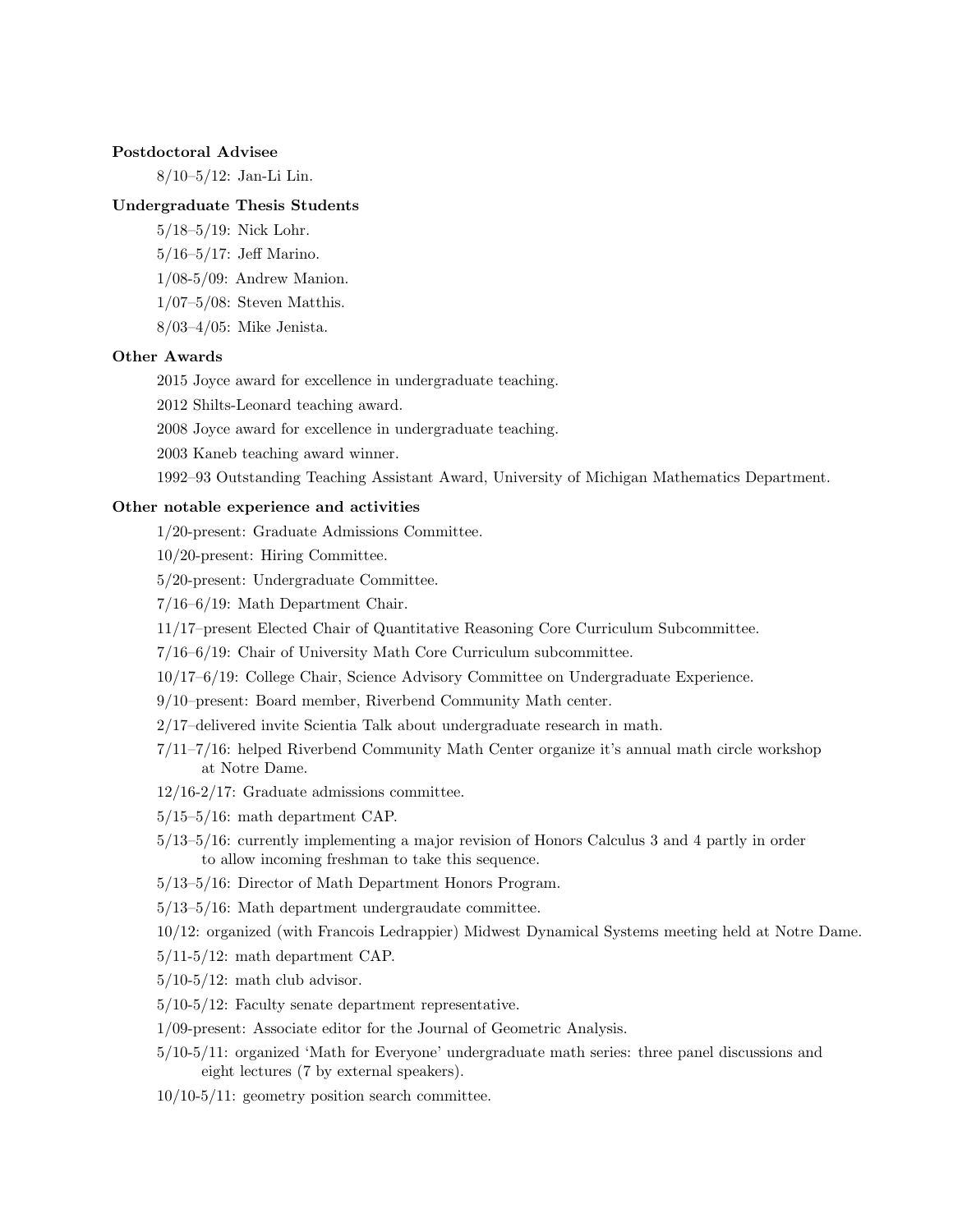- 11/10: organized (with Laura Demarco) special session 'Complex analysis and dynamical systems' for AMS sectional meeting at Notre Dame.
- 3/09: organized conference on multi-variable complex dynamics held at Banff International Research Station.
- 11/08: organized introductory workshop in complex dynamics held at Fields Institute in Toronto.
- 5/08-12/08: departmental strategic plan committee.
- 5/07–5/10, 1/03–5/06: undergraduate committee.
- 5/06–5/07: math department hiring committee.
- 8/06–5/07: revised honors linear algebra course to include larger ordinary differential equations component.
- 8/06–5/07: reading group in Fourier Analysis for sophomore honors majors.
- 4/06: organized (with Nancy Stanton) special session on several complex variables for the AMS meeting at Notre Dame.
- 8/05–1/11: University mathematics core curriculum subcommittee.
- 5/05–5/09: co-organized (with Alex Hahn) summer RET program for math teachers at Notre Dame.
- 1/03–12/05: taught and developed new course (math 223) for math majors. at Notre Dame.
- 8/04–8/06: math department committee on appointments and promotions.
- $1/03-5/03$  and  $8/99-5/00$ : faculty meeting secretary
- 3/03: co-organizer for midwest several complex variables meeting at Notre Dame.
- 1/03–5/06: undergraduate advisor.
- 1/03: proposed a major revision to the curriculum for math majors at Notre Dame. This was adopted in the '03-'04 academic year.
- 4/00: organized (with Nancy Stanton) special session on several complex variables for the AMS meeting at Notre Dame.
- 1/99–5/01: developed an ODE course for sophomore math majors at Notre Dame
- 5/97–5/98: organized complex dynamics seminar at Cornell University.
- $1/95-5/16$ ,  $6/19$ -present: reviewer for Math Reviews.

#### Refereed Publications

- With David Barrett: "Poincaré series and holomorphic averaging." Inventiones Mathematicae, vol. 110, pp 23–28 (1992)
- "The failure of weak holomorphic averaging on multiply connected domains." Mathematische Zeitschrift, vol 217, pp 167–178 (1994).
- "A canonical  $\overline{\partial}$  problem for Riemann surfaces." Indiana University Mathematics Journal, vol 44, pp 747–763 (1995).
- "Limits on an extension of Carleson's  $\overline{\partial}$  theorem." Journal of Geometric Analysis, vol 6, pp 1–17 (1996).
- With David Barrett: "Contraction properties of the Poincaré series operator." Michigan Mathematics Journal, vol 43, pp 519–538 (1996).
- "Dynamics of birational maps of  $\mathbb{P}^2$ ." Indiana University Mathematics Journal, vol. 45, pp 721–772 (1996).
- With David Barrett: "A new construction of Riemann surfaces with corona." Journal of Geometric Analysis, vol 8 pp 341–347 (1998).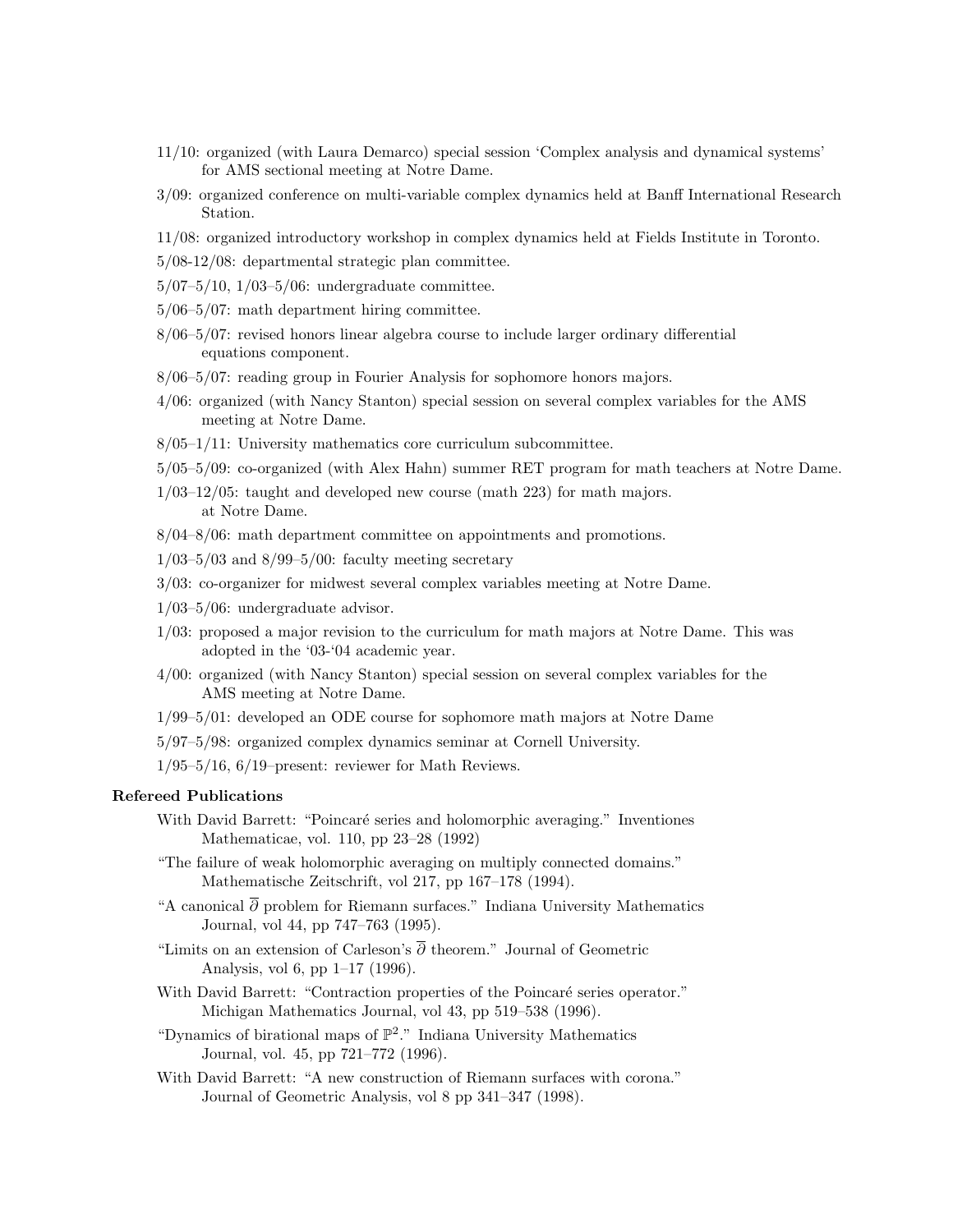- "Birational maps, positive closed currents, and dynamics." Michigan Journal of Mathematics, vol 46, pp 361–375 (1999).
- With Mattias Jonsson: "Topological entropy on saddle sets in  $\mathbb{P}^2$ ." Duke Mathematical Journal, vol 103, pp 261–278 (2000).
- "Green's functions, electric networks, and geometry of hyperbolic Riemann surfaces." Illinois Journal of Mathematics, vol 35, pp 453–485 (2001).
- "Invariant measure, and Lyapunov exponents for separating birational maps of P 2 ." Commentarii Mathematici Helvetici, vol 76, pp 754–780 (2001).
- With Charles Favre: "Dynamics of bimeromorphic maps of surfaces." American Journal of Mathematics, vol 123, pp 1135–1169 (2001).
- With Eric Bedford: "A family of plane birational maps with real dynamics conjugate to the Fibonacci subshift." American Journal of Mathematics, vol 127, pp 595–646 (2005).
- With Eric Bedford: "Energy and invariant measure for birational surface maps." Duke Mathematical Journal, vol 128, pp 331–368 (2005).
- With Eric Bedford: "A two parameter family of real birational maps with maximal entropy." Journal of Geometric Analysis, vol 16, pp 409–430 (2006).
- With Daniel Jackson and Andrew Sommese: "Invariant curves for birational surface maps." Transactions of the AMS, vol 359, pp 2973–2991 (2007).
- With Eric Bedford: "Real dynamics of a family of plane birational maps: trapping regions and entropy zero." in volume Complex Dynamics: Families and Friends. Published by AK Peters (2009).
- With Vincent Guedj: "Regularity of dynamical Green's functions." Transactions of the AMS, vol 9, pp 4783–4805 (2009).
- With Ashraf Al-Khateeb, Joseph Powers, Samuel Paolucci, Andrew Sommese Jonathan Hauenstein, Joshua Mengers: "One dimensional slow invariant manifolds for spatially homogeneous reactive systems." Journal of Chemical Physics, vol 131 (2009).
- With Romain Dujardin and Vincent Guedj: "Dynamics of meromorphic maps with small topological degree I: from currents to cohomology. Indiana University Math Journal, vol 59, pp 521-561 (2010).
- With Romain Dujardin and Vincent Guedj: "Dynamics of meromorphic maps with small topological degree II: energy and invariant measure. Comentarii in Mathematici Helvetici, 86 (2011), no. 2, 277316.
- With Romain Dujardin and Vincent Guedj: "Dynamics of meromorphic maps with small topological degree III: geometric currents and ergodic theory." Annales Scientifiques de l'Ecole Normale Superiuere, vol 43, pp 235-278 (2010).
- "Cremona transformations, surface automorphisms and the group law on a cubic." (with an appendix by Igor Dolgachev) Michigan Math Journal, vol 60, pp 409-440 (2011).
- With Eric Bedford and Kyounghee Kim. "Pseudoautomorphisms with invariant elliptic curves". Proceedings of the Abel Symposium volume Complex Geometry and Dynamics published by Springer, 1-27 (2015).
- With Jan-Li Lin. "Rational surface maps with invariant two forms". Math Annalen, vol 364, pp 313-352 (2016).
- With Han Liu and Roland Roeder. "Typical dynamics of plan rational maps with equal degrees". Journal of Modern Dynamical Systems, vol 10 pp 353-377 (2016)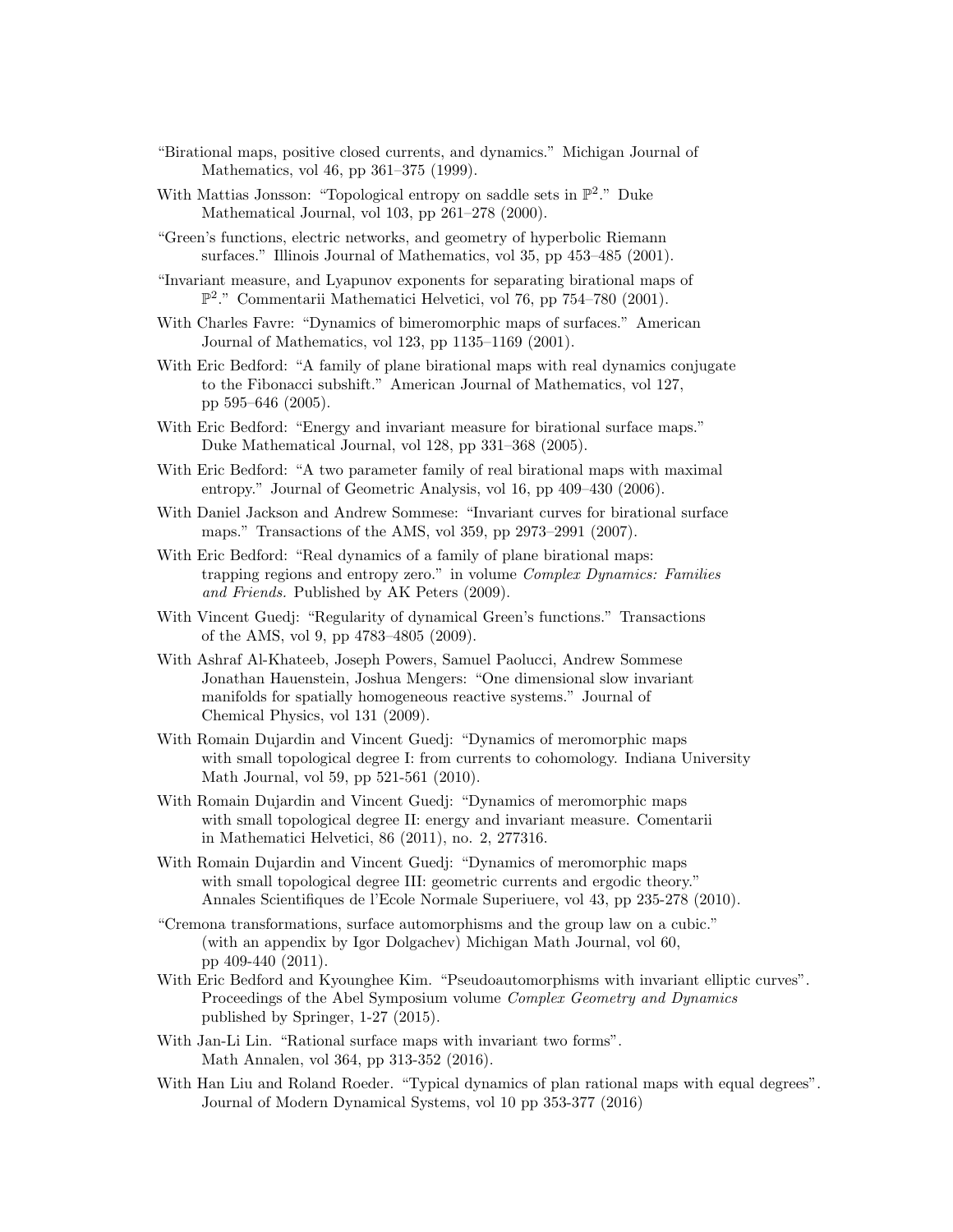- With Jan-Li Lin. "Rotation numbers of elements in Thompson's group  $T$ ". Topology Proceedings, vol 50, pp 203-212 (2017).
- With Kyounghee Kim. "Real and complex dynamics of rational surface automorphisms". Experimental Math, vol 30, pp 172-190 (2021).
- With Jason Bell and Mattias Jonsson. "A Transcendental Dynamical Degree". Acta Mathematica, vol 125, pp 193-225 (2020).

### Unrefereed publication

- "Birational maps with sparse postcritical sets." Complex Dynamics, Proceedings of RIMS at Kyoto University from April 2003-March 2004 (2005).
- With Jason Bell, Mattias Jonsson and Holly Krieger. "Birational maps with transcendental dynamical degree". Submitted.

## Invited Lectures

- 03/1993: Midwest Several Complex Variables Meeting. Ann Arbor, Michigan.
- 07/1994: Conference on Complex Dynamics in Highe Dimension. Göttingen, Germany.
- 01/1996: Winter meeting of the AMS, special session on Multi-Variable Complex Dynamics. Orlando, Florida.
- 03/1996: Workshop on Multi-variable Complex Dynamics. Ann Arbor, Michigan.
- 09/1996: Ontario Analytic Geometry Seminar. Waterloo, Ontario.
- 09/1997 Ontario Analytic Geometry Seminar. Waterloo, Ontario.
- 01/1998: Winter meeting of the AMS, special session on Smooth Ergodic Theory. Baltimore.
- 01/1999: Winter meeting of the AMS, special session on Several Complex Variables. San Antonio (January 1999).
- 03/1999: Scuola Normale Superiore special year in complex dynamics. Pisa, Italy.
- 04/1999 Conference on Complex Dynamics. Fayetteville, Arkansas.
- 01/2000: Winter meeting of the AMS, special session on Holomorphic Dynamics. Washington, DC.
- 06/2000: PhD Euroconference on Complex Analysis. Platja d'Aro, Spain.
- 08/2000: AIM conference on biholomorphic mappings. Palo Alto.
- 12/2000: Hayama symposium on several complex variables. Tokyo.
- 03/2001: Several complex variables seminar. Ann Arbor, Michigan.
- 03/2002: Midwest several complex variables meeting. Ann Arbor, Michigan.
- 10/2002: Complex analysis seminar. Universit´e Paul Sabatier. Toulouse, France
- 10/2002: Complex geometry seminar. Université de Provence. Marseille, France.
- 11/2002: Complex analysis seminar. Université de Paris VI. Orsay, France.
- 11/2002: Seminar Yoccoz-Eliasson. Université de Paris VII. Paris, France.
- 04/2003: AMS special session on Holomorphic Dynamics. Bloomington, Indiana.
- 10/2003: Midwest Several complex variables meeting. Syracuse, New York.
- 12/2003: Conference on Complex Dynamics in Higher Dimensions. RIMS. Kyoto.
- 04/2004: Dynamics seminar. SUNY Stonybrook, NY.
- 09/2004: BIRS meeting on pluripotential theory and its applications. Banff, Alberta.
- 03/2005: Public lecture delivered at Jefferson Community College. Louisville, KY.
- 10/2005: Undergraduate math seminar at Kalamazoo College. Kalamazoo, MI.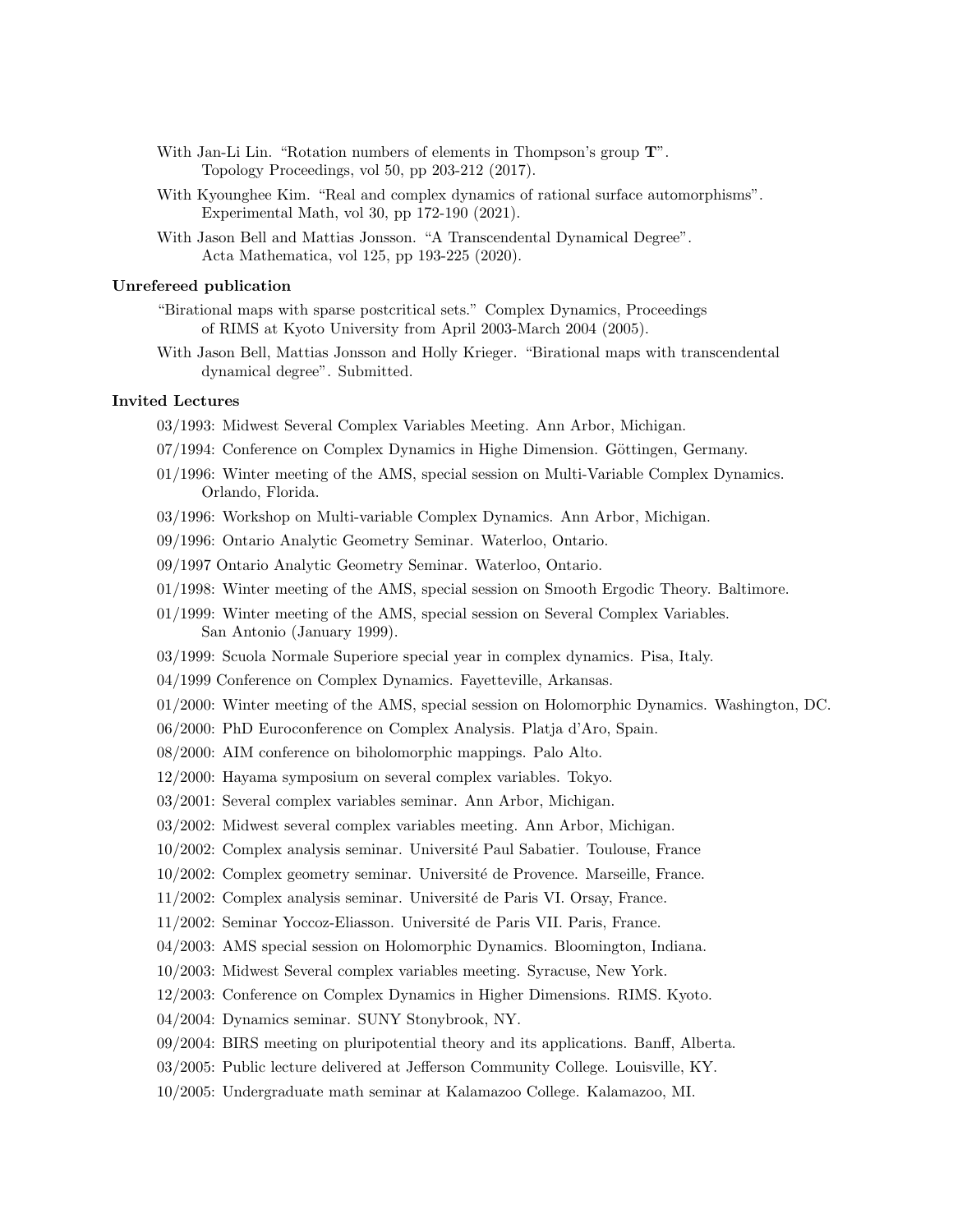- 12/2005: Complex analysis seminar. Indiana University, Bloomington.
- 01/2006: Geometric analysis seminar. Purdue University.
- 04/2006: Global analysis seminar. University of Chicago.
- 6/2006: Complex function theory and geometry conference. Warsaw, Poland.
- 03/2007: Midwest several complex variables meeting. University of Michigan.
- 07/2007: Wabash College REU seminar. Crawfordsville, IN.
- 10/2007: University of Michigan several complex variables seminar. Ann Arbor, MI.
- 07/2008: Wabash College REU seminar. Crawfordsville, IN.
- 10/2008: Midwest Dynamical Systems Conference. Indiana University. Bloomington.
- 11/2008: three lectures delivered at the Workshop on Complex Dynamics, Fields Institute, Toronto.
- 12/2009: Complex analysis seminar, Indiana University, Bloomington.
- 02/2009: Dynamical systems seminar, SUNY Stonybrook.
- 06/2009: Dynamique Géométrie Complexe conference at CIRM in Luminy, France.
- 07/2009: Wabash College REU seminar. Crawfordsville, IN.
- 10/2009 Midwest Several Complex Variables meeting, Purdue University.
- 12/2009: two talks delivered at the RTG workshop complex dynamics, University of Michigan.
- 10/2010: Science Saturday lecture to general audience. Notre Dame.
- 08/2011: Special session on complex dynamics. Mathfest. Lexington, KY.
- 11/2011: Undergraduate Mathematics Day. University of Dayton.
- 02/2013: KAWA 3 Workshop. Barcelona.
- 06/2013: Complex Dynamics (and related ares). Conference at the University of Illinois at Chicago.
- 09/2013: Math department colloquium. IUPUI.
- 09/2013: Geometry and Dynamical Systems Seminar. University of Michigan.
- 12/2013: Dynamical Systems Seminar. Stonybrook University.
- 03/2014: Self-Maps and Moduli Spaces. Conference at RIMS, Kyoto University.
- 04/2014: Dynamical Systems Seminar. Northwestern University.
- 01/2015: Complex Analysis and Dynamical Systems Seminar. University of Michigan.
- 03/2015: Dynamical Systems Seminar. IUPUI.
- 06/2015: SwissMAP meeting. Four lectures on dynamics of birational maps. Les Diablerets, Switzerland.
- 03/2016: Plenary Lecture. Spring Topology and Dynamical Systems Meeting. Baylor University.
- 04/2016: Bloomington Geometry Conference. Indiana University, Bloomington.
- 08/2016: Connections Between Complex Dynamics, Statistical Physics, and Limiting Spectra of Self-similar Group Actions. Workshop at IUPUI.
- 09/2016: Cremona Conference. Basel, Switzerland.
- 03/2017: University of Michigan Complex Analysis and Dynamics Seminar. Ann Arbor, MI.
- 03/2017: AMS Special Section Session on Randomness in Complex Analysis. Indiana University, Bloomington.
- 07/2017: Complex Dynamics: iterations, foliations and evolutions conference. Conference at the Center for Advanced Study. Oslo, Norway.
- 09/2017: IUPUI Dynamical Systems Seminar. Indianapolis, IN.